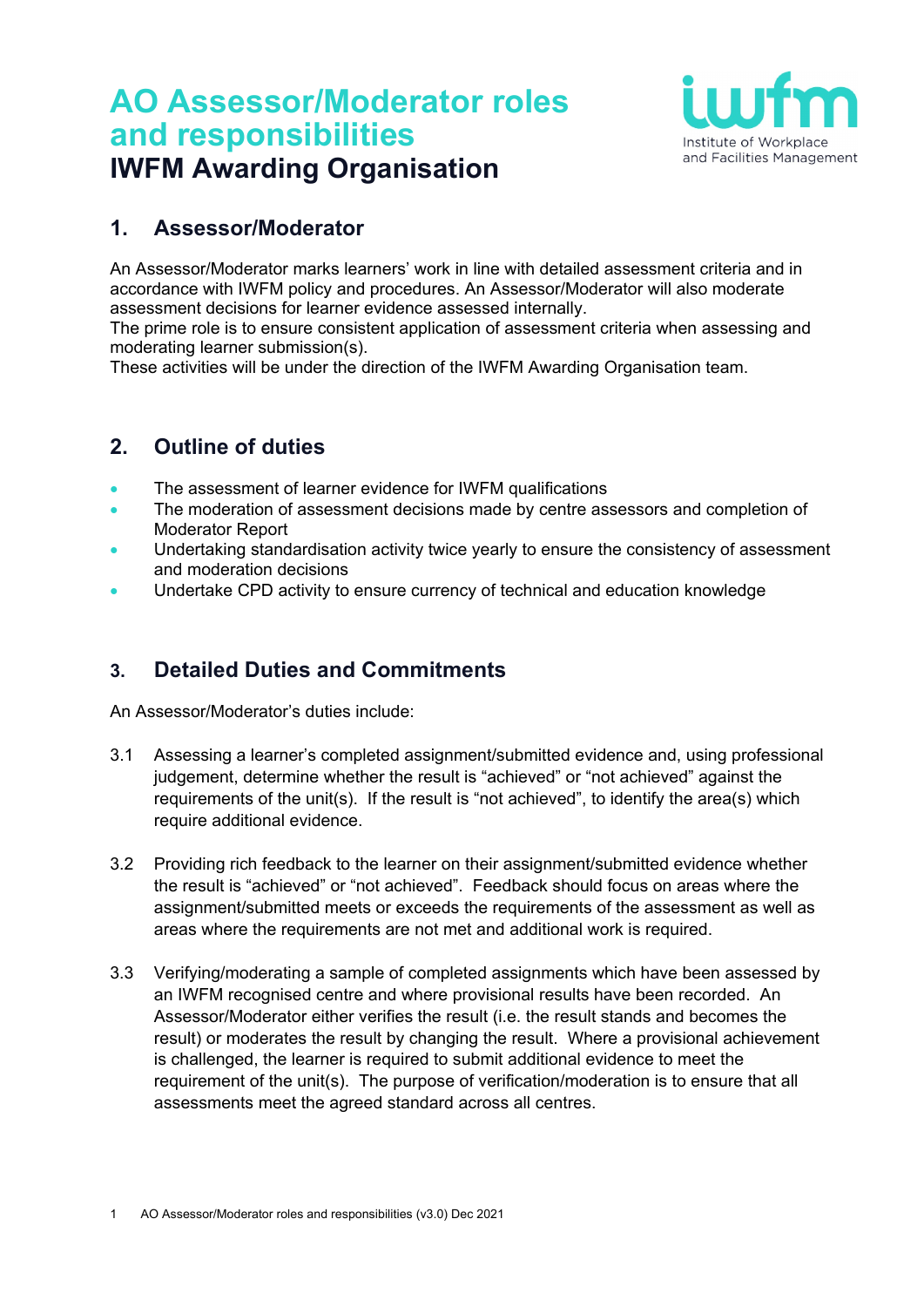- 3.4 Producing a report following the assessment or verification/moderation process which records the final result, but which also provides feedback to the centre.
- 3.5 Attending an annual training meeting.
- 3.6 Adapting to any planned or unplanned change to reflect the direction of the IWFM. Any changes will be communicated to an Assessor in a timely manner and full support/training will be available.

#### **4. Assessment procedures for regulated qualifications**

4.1 The strategy for the assessment of the IWFM qualifications sets out that an Assessor/Moderator must be competent in the subject area at least one level above that of the work being assessed. An Assessor/Moderator should either hold or be working towards one of the following qualifications which have been developed specifically for individuals who take on the roles of assessor.

> Level 3 Award in Understanding the Principles and Practices of Assessment

- Level 3 Award in Assessing Competence in the Work Environment
- Level 3 Award in Assessing Vocationally Related Achievement
- Level 3 Certificate in Assessing Vocational Achievement
- Level 4 Award in Understanding the Internal Quality Assurance of Assessment Processes and Practice
- Level 4 Award in the Internal Quality Assurance of Assessment Processes and Practice
- Level 4 Certificate in Leading the Internal Quality Assurance of Assessment Processes and Practice
- 4.2 The IWFM will also accept holders of the predecessor qualifications provided that the individuals have taken steps to maintain the currency of their expertise through a programme of continuing professional development (CPD). These predecessor

ium

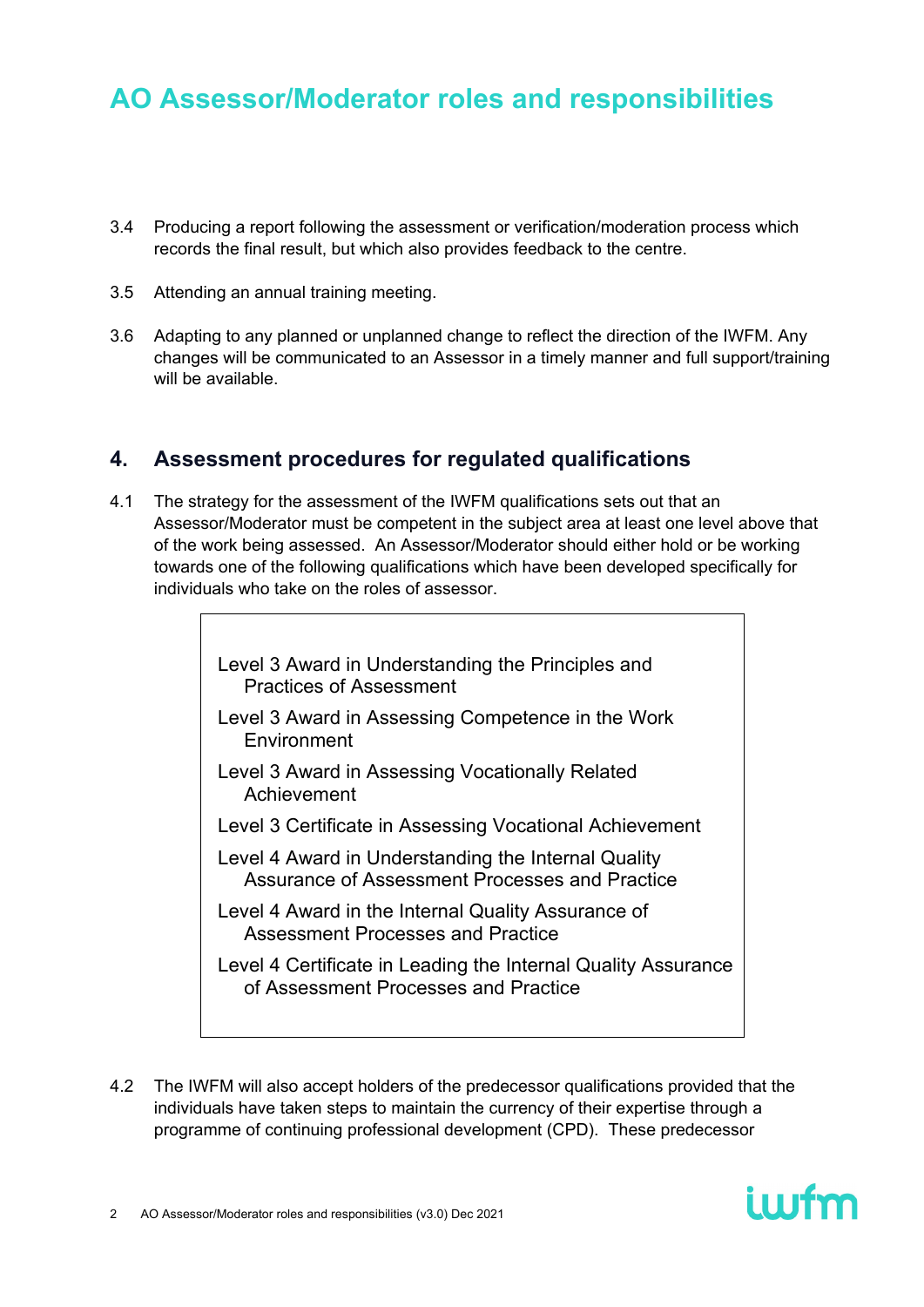qualifications are the A1 and A2 qualifications for assessors, and the V1 and V2 qualifications for verifiers (or the earlier D32 and D33 units). The IWFM will also accept individuals who do not hold these any of these qualifications but who can show that they have previously carried out similar or equivalent roles at the relevant levels (for example, in assessment for HE qualifications).

4.3 An Assessor/Moderator must be active in facilities management (FM) or be delivering the subject material as an academic programme (with previous active FM service). An Assessor/Moderator must also be able to prove regular CPD to ensure an up-to-date knowledge of content and assessment practices.

### **5. Selection criteria**

- Hold or be working towards an Assessor qualification (see section 4.1 above)
- Have a minimum of 2 years **current** teaching experience in delivering the qualifications at the level they wish to assess
- Have experience of assessing or moderating learner work against assessment criteria or standards
- Be able to work professionally and co-operatively with other Assessor/Moderators and IWFM staff
- Be able to demonstrate excellent organisational and administrative skills with an ability to meet deadlines.
- Have a home computer or laptop with Broadband internet connection and a private email address.

## **6. Appointment**

- 6.1 All Assessor/Moderators should have current membership of the IWFM at Member, Certified or Fellow grade
- 6.2 Assessor/Moderators should be actively engaged in a programme of CPD to maintain knowledge of assessing to the required standards and technical subject knowledge and will be asked to submit a CPD statement annually.
- 6.3 Appointment of all Assessor/Moderators will be notified to the Awarding Organisation Committee.
- 6.4 Assessor/Moderators will be required to attend ongoing training/standardisation provided by IWFM or appointed third parties. Failure to attend training may result in the Agreement being terminated.

ium

6.5. New Assessor/Moderators will be required to attend initial induction training.

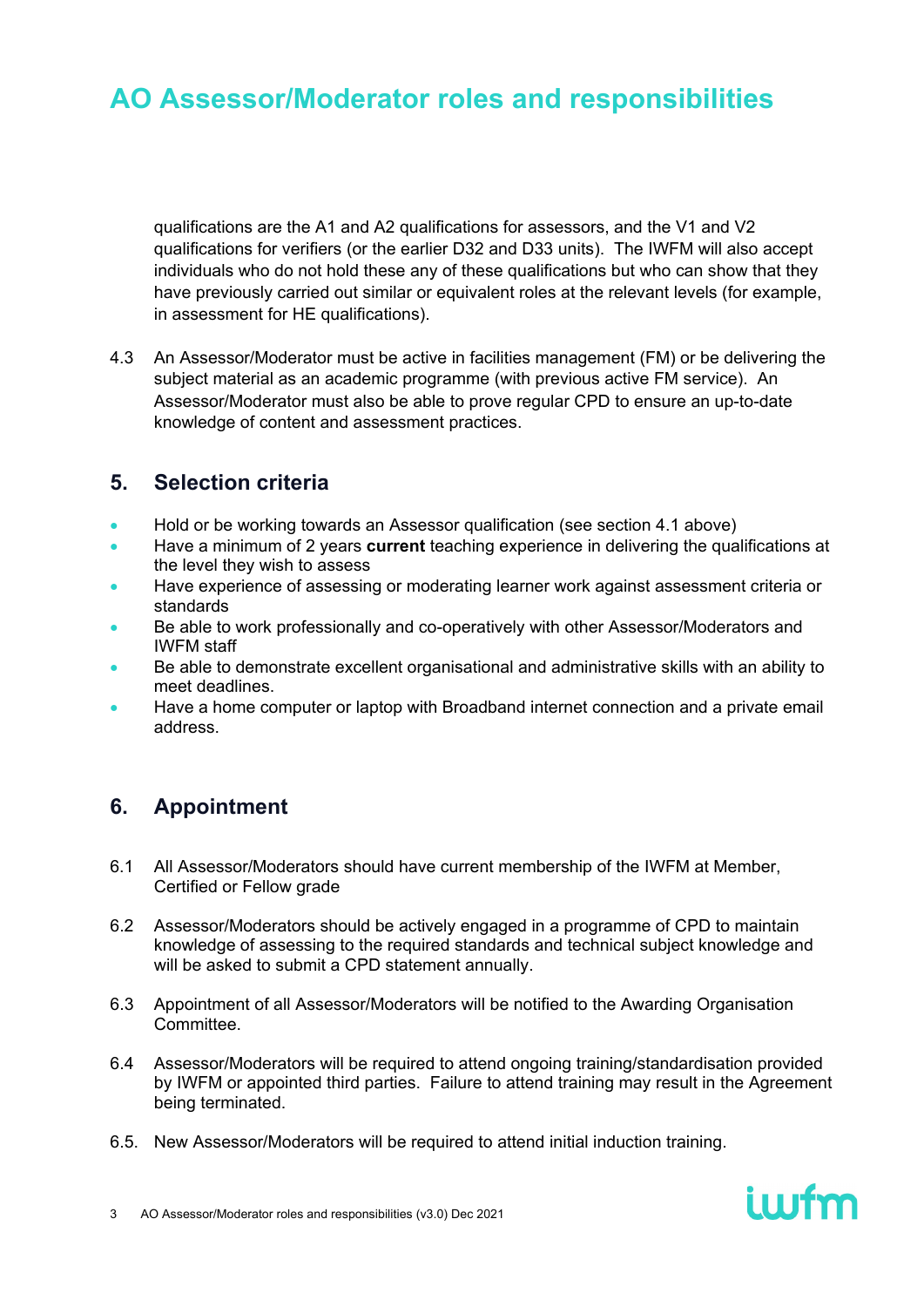## **7. After appointment**

Each year all Assessor/Moderators will be required to:

- Accurately assess and/or moderate agreed allocations in line with detailed assessment specification and assessment procedures
- Submit results and complete administrative tasks by specified dates and in accordance with IWFM policy and instructions
- Submit a moderator report on completion of moderation allocation, providing feedback on Internal Assessor performance.
- Demonstrate behaviours in line with the IWFM code of conduct and the IWFM Equality, Diversity & Inclusion Policy
- Undertake annual CPD.

## **8. Ofqual regulation**

Assessments towards IWFM qualifications are 'regulated assessments', because IWFM is subject to the Conditions of Recognition set by the Office of the Qualifications Regulator (Ofqual). IWFM must ensure that the assessments leading to its qualifications meet Ofqual's general requirements for assessment, or risk having its Ofqual recognition rescinded.

Ofqual requires that the assessments leading to qualifications awarded by recognised awarding organisations comply with the following generally applicable principles: validity, reliability, comparability, manageability, and the minimisation of bias.

Each of these principles is defined and explained below:

8.1 Validity

Validity is commonly described as fitness for purpose: an assessment is valid if it is fit for purpose.

Example: the driving test is valid to the extent that it provides sufficient check that the learner is expert enough to be allowed to drive without supervision.

Ofqual's formal definition is that an assessment is 'valid where evidence and theory support the interpretation that the assessment outcomes meet their intended uses'.

8.2 Reliability

Reliability refers to the ability to be relied on: an assessment is reliable if one can assume that the same candidate, having maintained the same level of expertise, would have achieved the same result on another occasion.

iwfm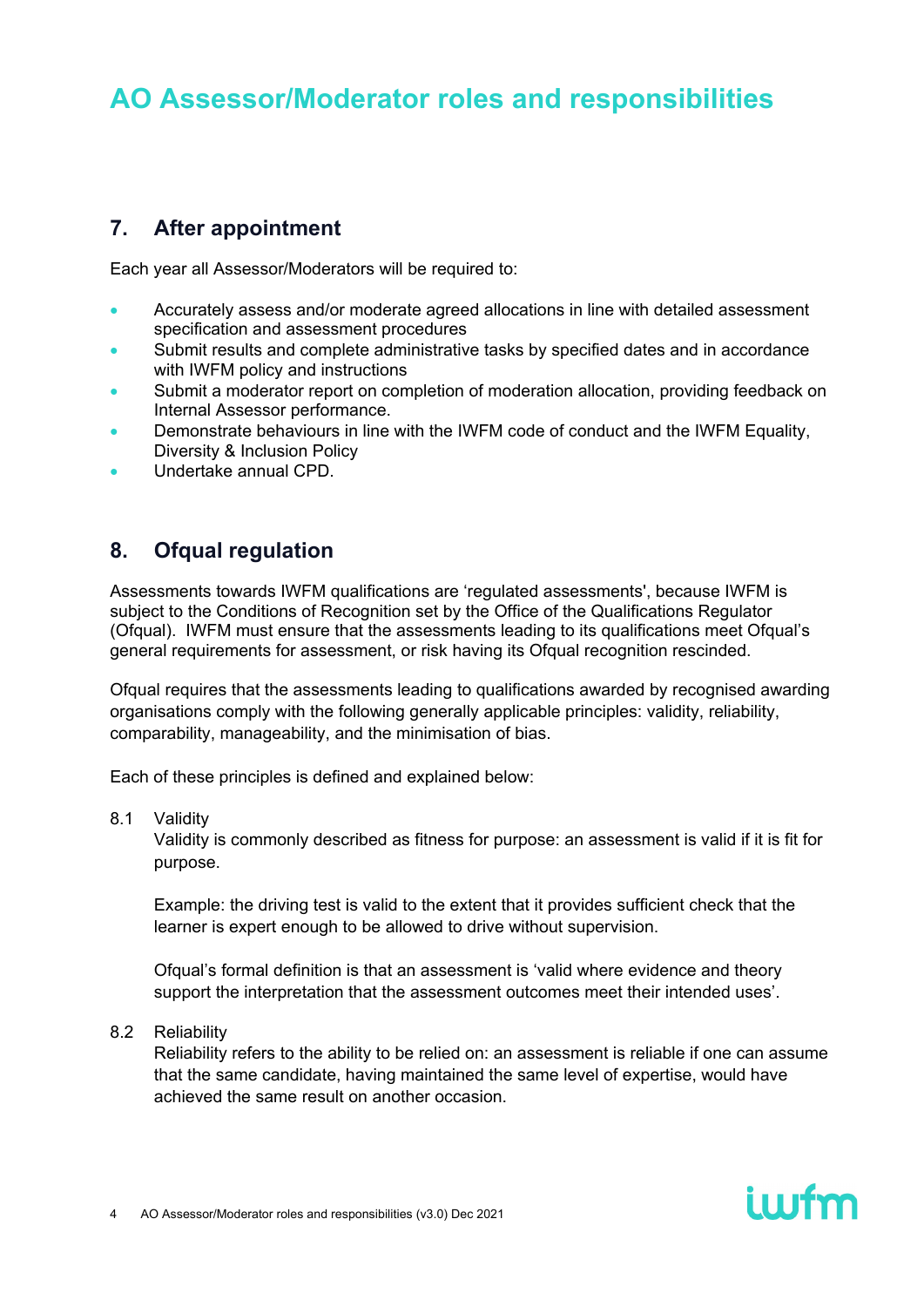Example: the driving test is reliable to the extent that one can assume that a candidate who passed would also have passed if he or she had had attended an alternative appointment (and that a candidate who failed would also have failed if he or she had attended an alternative appointment).

Ofqual's formal definition is that 'reliability is about consistency and so concerns the extent to which the various stages in the assessment process generate outcomes that would be replicated were the assessment repeated'.

#### 8.3 Comparability

Comparability refers to the extent that alternative assessment arrangements can be treated as being equivalent: an assessment is comparable to another assessment, which uses a different arrangement, if the outcome from one can be used as a substitute for the outcome from the other.

Example: driving tests taken by different driving test examiners are considered comparable because the different examiners are treated as being interchangeable. Also driving tests taken at different test centres are considered comparable; and driving tests taken in different models of car within the same general classification are considered comparable.

Ofqual's formal definition of comparability refers to 'assessment outcomes that are comparable in standards between assessments within a qualification, between similar qualifications, with other awarding organisations, and over time'.

#### 8.4 Manageability

Manageability refers to the extent to which the assessment process is manageable: an assessment is manageable if it can be administered without disproportionate requirements for time and resources.

Example: the processes used for the driving test and the time required of learners have been designed not to require disproportionate time and resources from either the learners or the Driving Standards Agency.

Ofqual's formal definition is that 'Manageability relates to the feasibility of carrying out particular assessment processes. A manageable assessment process is one that places reasonable demands on centres and learners.

#### 8.5 Minimisation of bias

Bias is influence from learner characteristics other than the abilities that the assessment is intended to measure: an assessment has minimised bias if its outcomes are determined only by the learners' relevant abilities (and the influence of random error).

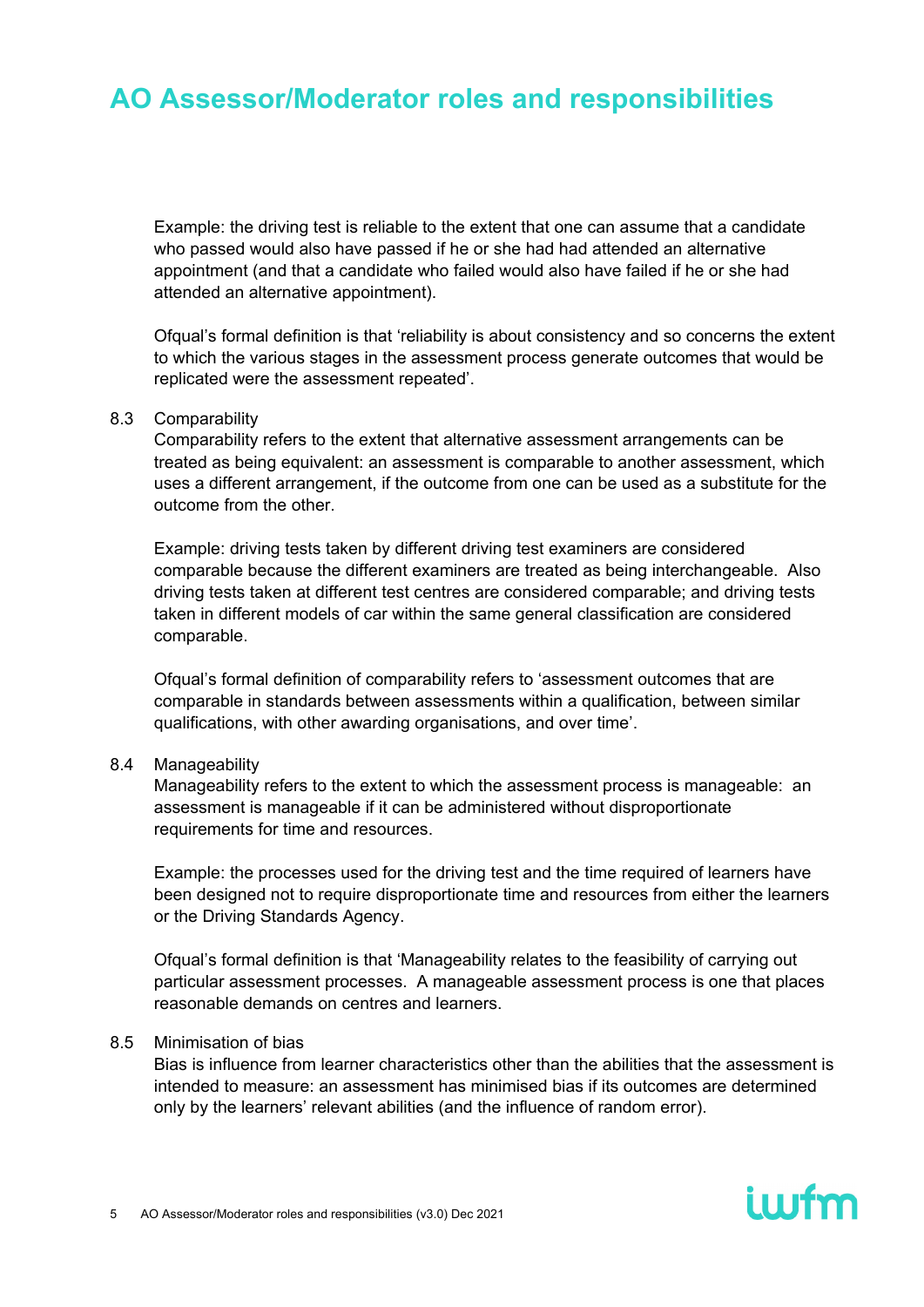Example: the driving test arrangements will be designed and monitored (as far as possible) to ensure that learners' access to the test and their test results are not affected by factors such as: age, irrelevant disabilities, race, religion or beliefs, sex, sexual orientation, gender reassignment, marriage and civil partnership, pregnancy and maternity.